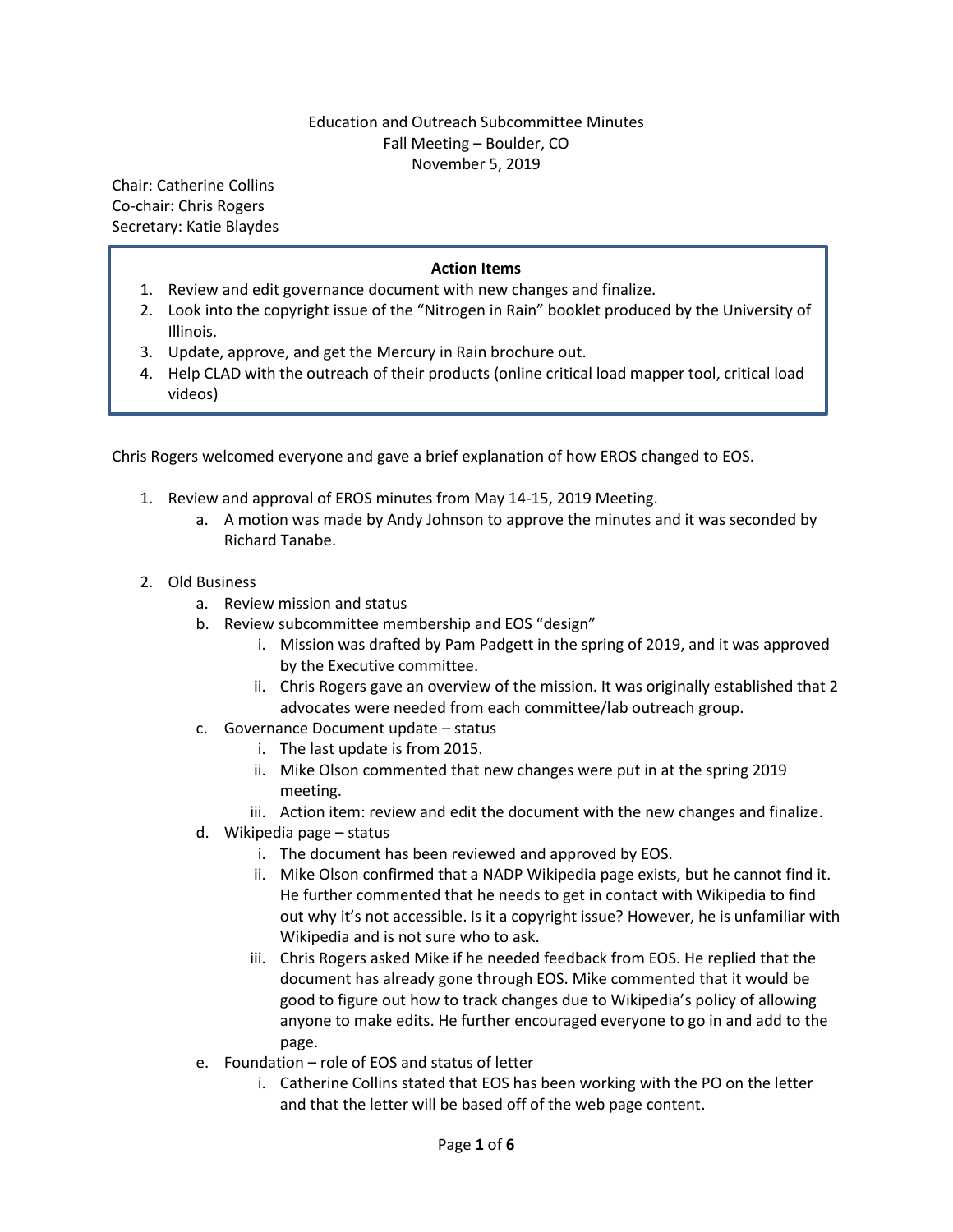- ii. It was noted that Pam Padgett is still willing to help out with the letter.
- iii. If there are people that should be receiving this letter, please send the names to Chris or Catherine.
- iv. Cari Furiness asked, who are you targeting with these letters? Catherine opened up the question to the group, but there was no response.
- v. It was reiterated that Pam Padgett would help develop the letter and get it sent out to people.
- f. Education lesson plans with data
	- i. Copies of the proposal were sent around the room and Catherine gave a brief overview of the proposal.
	- ii. Catherine asked for any changes to the document.
		- 1. Donna Schwede commented about developing modules and comparing them to education standards and that input would be needed from the different levels of educators. Catherine pointed out that this was in the learning module criteria.
		- 2. Greg Weatherbee noted that a curriculum had already been put together in the form of a booklet, "Nitrogen in Rain." He suggested that if we already have a tool we should use it. Bob Larson commented that the booklet is out of print. Catherine noted that if it was still relevant we could still use it, but Bob said there may be an issue with the University of Illinois because we don't own the copyright. Rich Grant suggested that we get permission. Greg Weatherbee noted that he has several copies of the booklet and would be happy to send EOS a few.
		- 3. Action item: look into the copyright issue of the "Nitrogen in Rain" booklet produced by the University of Illinois.
	- iii. Catherine asked for volunteers to head up a small committee. Donna Schwede volunteered.
- g. Mercury in the Rain brochure status
	- i. David Gay went through the old brochure and changed the web links and updated the pictures.
	- ii. This brochure was modeled after the AMoN brochure.
	- iii. David has copies to share.
	- iv. Mike Olson commented that he has the brochure and he needs to send it to EOS for approval.
	- v. Chris Rogers asked if it was approved.
	- vi. Kristi Morris mentioned dry deposition and biota and that MELD should talk about it.
	- vii. Chris Rogers requested we make this an action item.
	- viii. Action item: update, approve, and get this brochure out.
- h. AMoN brochure update with 2018 maps
	- i. Bob Larson stated that 2 of the maps would be easy to update, but another map will need to be created for the  $3<sup>rd</sup>$  one. The bar graph shows concentration over time, but there are too many sites to continue to present it this way.
	- ii. It was noted that the brochure currently has maps from 2012.
- i. Meeting structure initiative update for Spring 2020 and beyond
	- i. Melissa Pulchaski had asked in the past if an AD Hoc committee needed to be established and said Doug Burns had decided that it was not needed.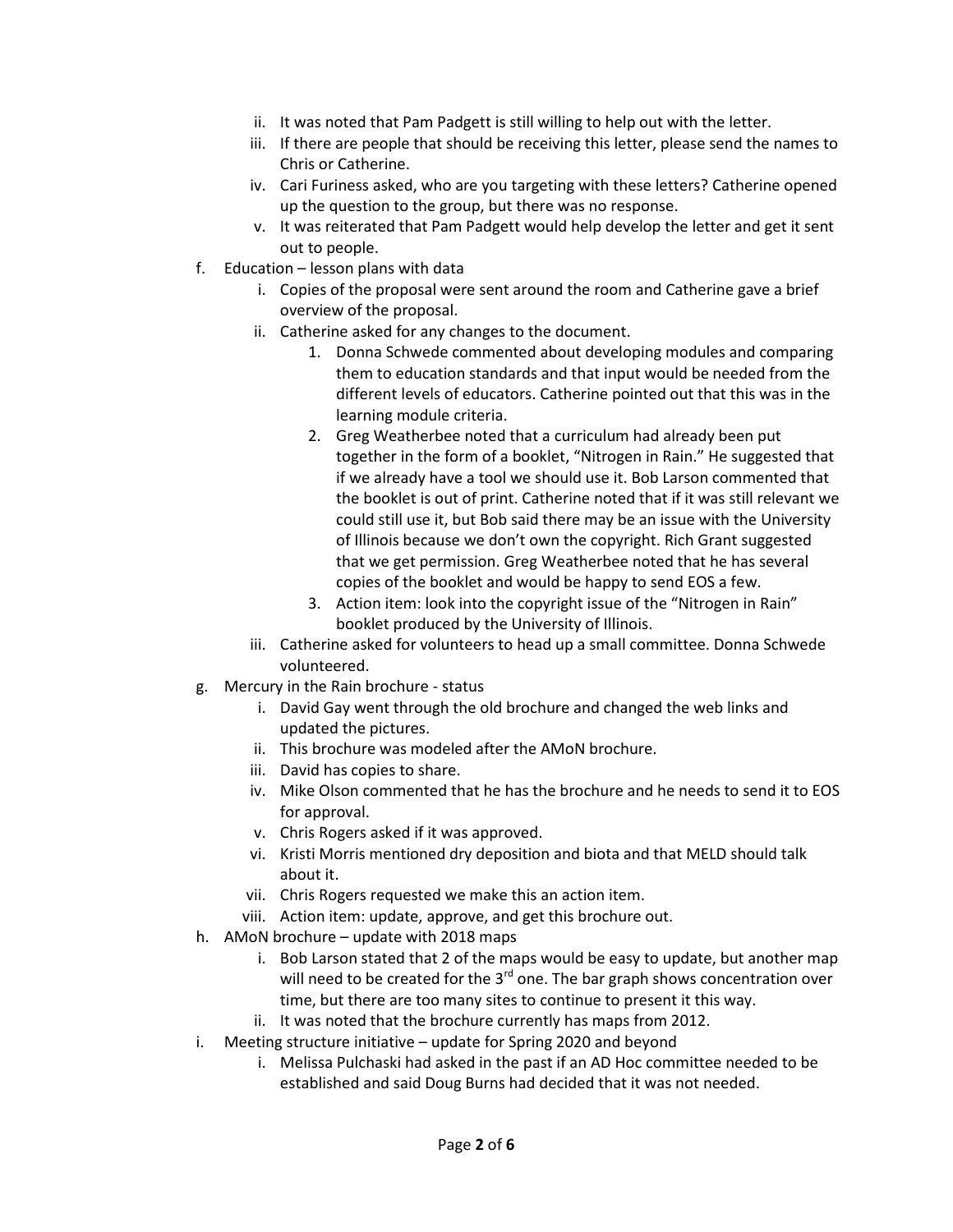- ii. Richard Tanabe commented about a structure to meet the needs of committees.
- iii. Chris Rogers asked for feedback.
	- 1. Kristi Morris asked for clarification about the time allotted for MELD at the spring 2020 meeting.
	- 2. Chris Rogers recalled that it was the duty of the NADP Past Chair to help coordinate the agenda. Donna Schwede commented that when she was the Past Chair she didn't see her role in that and everyone put their own agendas together. Richard Tanabe responded by saying that as the Joint chair he did work on it and that he would go to the chairs and ask what items they wanted on the agenda.
	- 3. Colleen Flanagan Pritz asked if committees could ask for more time on the block agenda.
	- 4. Kristi Morris stated that the agenda needs to be overseen and someone is needed in that role. The initial issue with no one coordinating the agenda was presentations were being repeated. She noted that a good job has been done in the past with not overlapping presentations, but we could fall back into that if someone is not in that role.
- iv. Mike Olson commented that we can't always get meeting rooms. Jan Klawitter stated that information is needed way ahead of time to be able to book those conference rooms.
- v. David Gay suggested establishing another time block on Monday evenings, but wouldn't have to use it if it ended up not being needed.
- vi. Chris Rogers commented that we need to be looking way ahead of time and Mike McHale added that we need to be looking at least 2 meetings out.
- vii. Mike Olson wanted to get Andy Johnson's thoughts about AMSC and MELD being at the same time for the spring 2020 meeting. He stated that it would be a big issue for him and a potential conflict for Andy.
- viii. Donna Schwede asked for clarification about TDEP and CityDEP being held together at the spring 2020 meeting.
- j. NADP newsletters where are we at with these? New format?
	- i. Catherine stated that there used to be newsletters, but that is a thing of the past and we need to jump into the  $21<sup>st</sup>$  century. She asked what types of things we should be pushing out. Facebook? Twitter?
		- 1. David Gay commented that the newsletter was being produced quarterly at the University of Illinois, but got lost in the transition to the Wisconsin State Laboratory of Hygiene. It was primarily produced at the PO and EROS had a small section in the letter.
		- 2. Richard Tanabe noted May 2018 was the last newsletter sent out.
		- 3. Mike Olson suggested that EOS get the PO the content and then the PO would get a new mechanism to get it out. He hoped it would not be too much of a burden for the existing staff.
		- 4. Chris Rogers commented that the newsletter was too long and needed to be shortened up. Bob Larson suggested the use of more individual items.
		- 5. Jan Klawitter agreed that no one has the attention span anymore for lengthy articles. She suggested that we put short quick ones on the NADP website and then put it out on Facebook and Twitter. She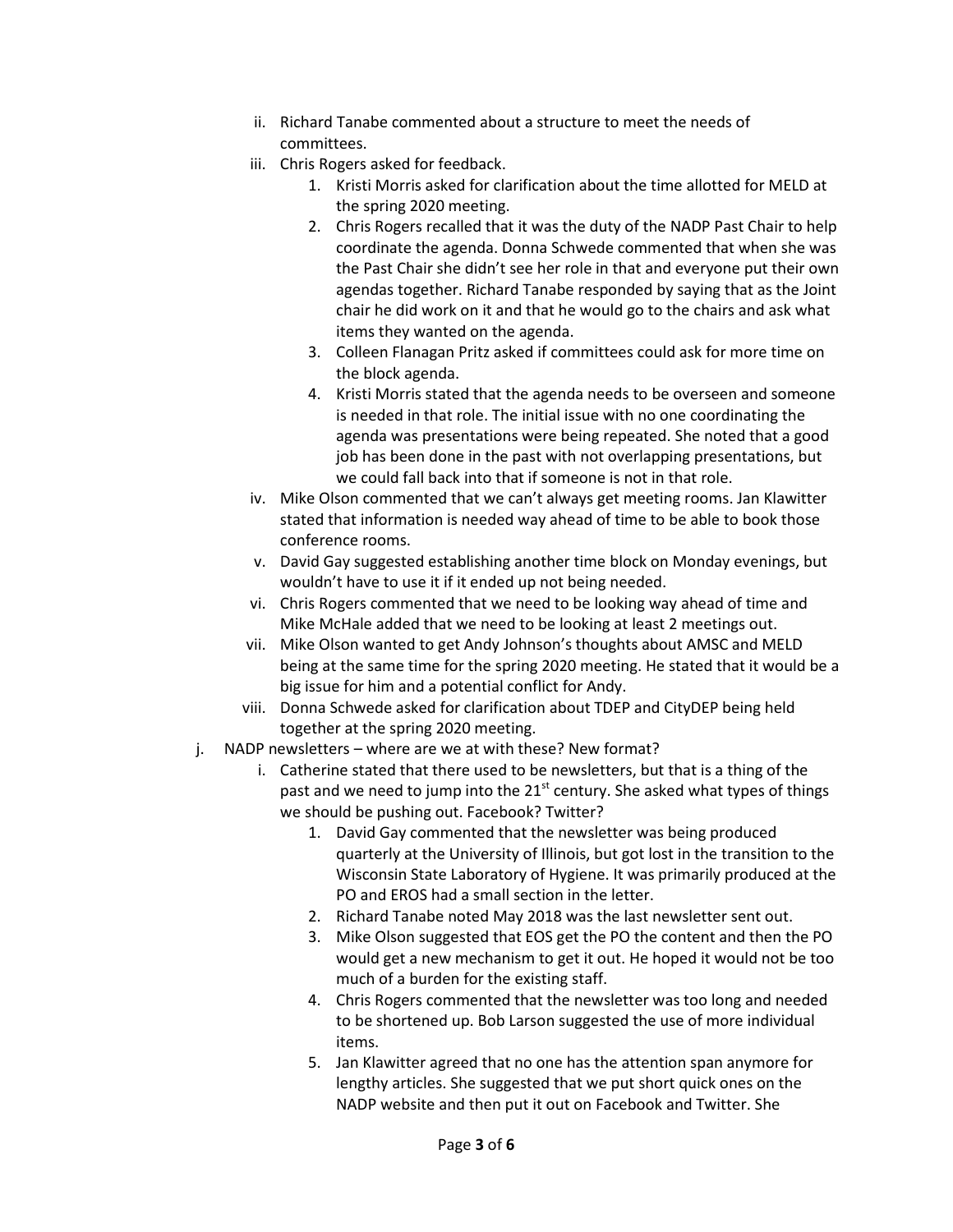commented that it's better to have links to the articles rather than having the entire article posted.

- 3. Committee/Lab Outreach Forum
	- a. Science Committee Reports
		- i. CLAD (Anita Rose)
			- 1. CLAD already has products in production, but EOS could help with the outreach of those products.
			- 2. They want more publicity of their critical load mapper tool that's online.
			- 3. They have critical load videos in production and would like help with the outreach.
			- 4. It was mentioned that the CLAD brochure is outdated with Illinois information and needs updated.
			- 5. CLAD had a working group THRIVE, but it was put on hold. They need to look into what was started within that group.
			- 6. Jeff commented that Mike Bell wants to spearhead a workshop like TDEP. They would like to reach out to local scientists, power sector and political folks.
		- ii. TDEP (Kristi Morris)
			- 1. Most of their group is taken care of. She mentioned that the white papers and articles are on the website. They are hosting monthly seminars and the recordings for the past seminars are on the web.
			- 2. She mentioned that it would be helpful to put a fact sheet together for the managers.
		- iii. AMCS (Andy Johnson)
			- 1. There is nothing specific.
			- 2. From an outreach aspect, he suggested we could share information on what NADP is doing with the healthcare folks. The healthcare industry doesn't have enough data on allergies. It would be good to get on people's radars.
	- b. Subcommittee and Advisory Group Reports
		- i. NOS (Richard Tanabe)
			- 1. He commented that we could advertise the new technology, such as the androids going to iPhones.
			- 2. He was not sure what the needs are and Melissa Pulchaski agreed.
			- 3. Mike Olson expressed concern that NOS shouldn't have to go through EOS, because EOS would turn around and have to go through the PO. Chris Rogers clarified that this would be a good news plug for NOS, not an action to change procedures.
			- 4. Richard commented that social media becomes the tool.
		- ii. DMAG (Bob Larson)
			- 1. There is nothing immediate. He asked what DMAG could do for EOS? The website? Listservs?
			- 2. Bob noted that the Listservs will be changing because UW is dropping the software, but he's not sure what the choices for the new software will be.
		- iii. QAAG (Camille Danielson)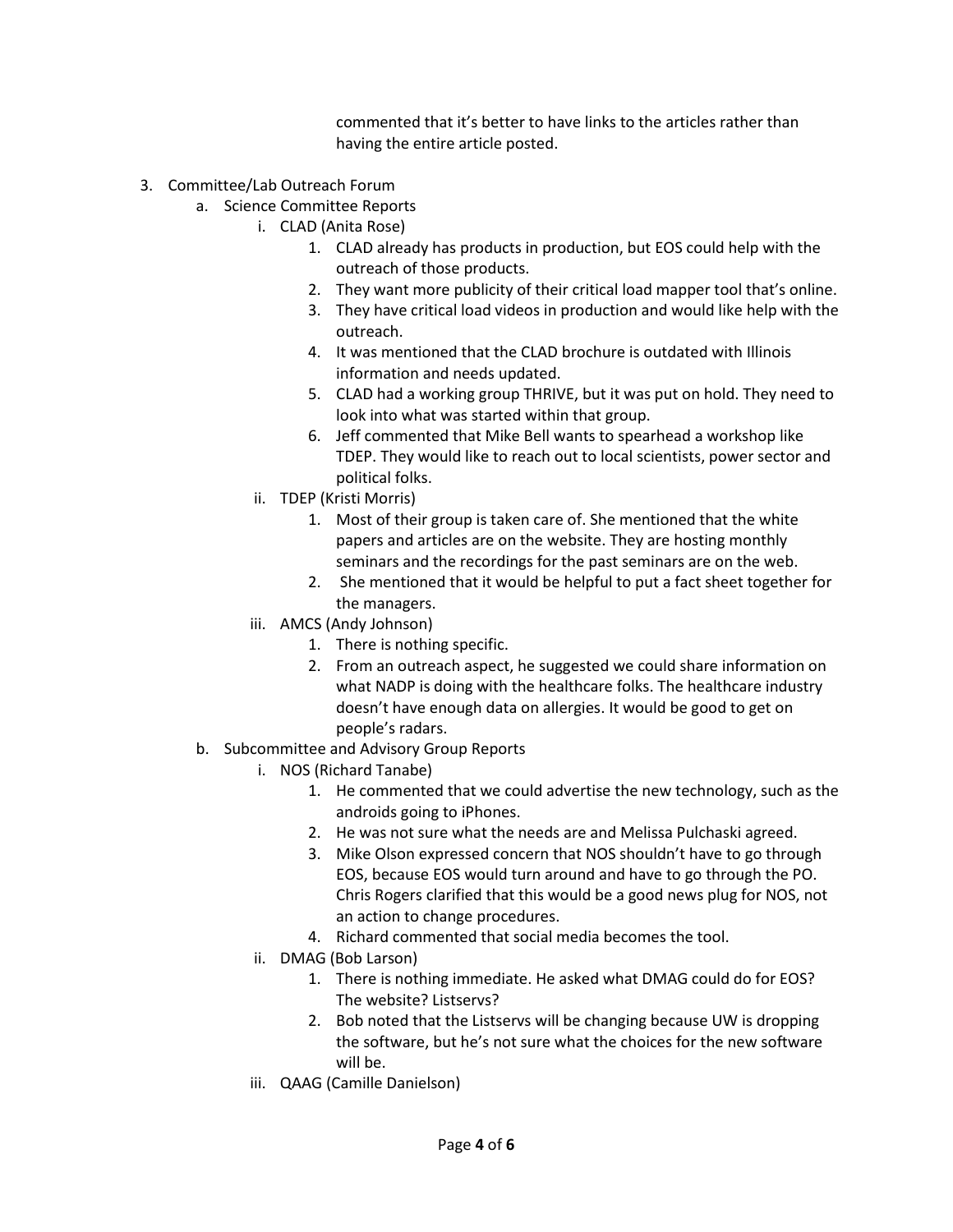- 1. There is nothing specific. She mentioned they are working on developing a QA page and EOS could help develop the content.
- 2. On a personal note (not QAAG related), Camille commented that it would be nice to get more site operator involvement at the meetings. They could come up with ideas that we don't think about.
- c. Network Reports
	- i. NTN (Richard Tanabe)
		- 1. Richard asked who are you looking for and Chris Rogers responded we're not sure. Richard commented that once we got more infrastructure in place we can do more with it. Are you looking for CAL/HAL/PO staff to be those representatives or do we need to appoint people? It was agreed that the networks could be covered under NOS. Greg Weatherbee suggested that the NOS vice chair take on the responsibility of representing the networks in EOS.
		- 2. Catherine Collins asked if any of the other networks wanted to add. Mark Olson said to push the mercury brochure through.
- d. Additional Reports
	- i. CityDEP (Greg Weatherbee)
		- 1. Greg commented that they have a brochure and thought that Mike could use it in his pitch. Maybe EOS could look it over?
		- 2. In regards to Mike Olson saying we need to identify stakeholders. How do we reach out? Greg was not sure we had a good way. What outreach do we do to get more people to meetings? He suggested that we do outreach to external people in the city of the meeting. He noted that it was great to have representatives from industry at TDEP and that he learned a lot from them.
	- ii. MELD (Colleen Flanagan Pritz)
		- 1. They are still trying to figure out what they need as they are a new group. Beyond the mercury brochure they had previously talked about a fieldtrip to the UW-arboretum to collect dragonfly larvae. They could use help advertising this to the community.
	- iii. Additional discussion
		- 1. Kristi Morris suggested that it would be helpful if someone from the PO could define what constitutes a tweet. A paragraph? Criteria for social media is needed. In regards to getting content out, someone from the PO needs to be pushing to get these blurbs sent out. She suggested to give a deadline otherwise it doesn't get done.
		- 2. Mike Olson stated that the content needs to through EOS. In terms of what is the right content, Bob Larson agreed that guidelines would be good and editing would be needed.
		- 3. In regards to proper social media use and content, Bob Larson gave the example of content being tweeted, but the affiliated partner wasn't tagged so the post did no good.
			- a. Mike Olson commented that EOS would be a good guide.
			- b. Kristi Morris said people need to reach out to EOS for content guidelines.
			- c. Chris Rogers suggested that we put a group together.